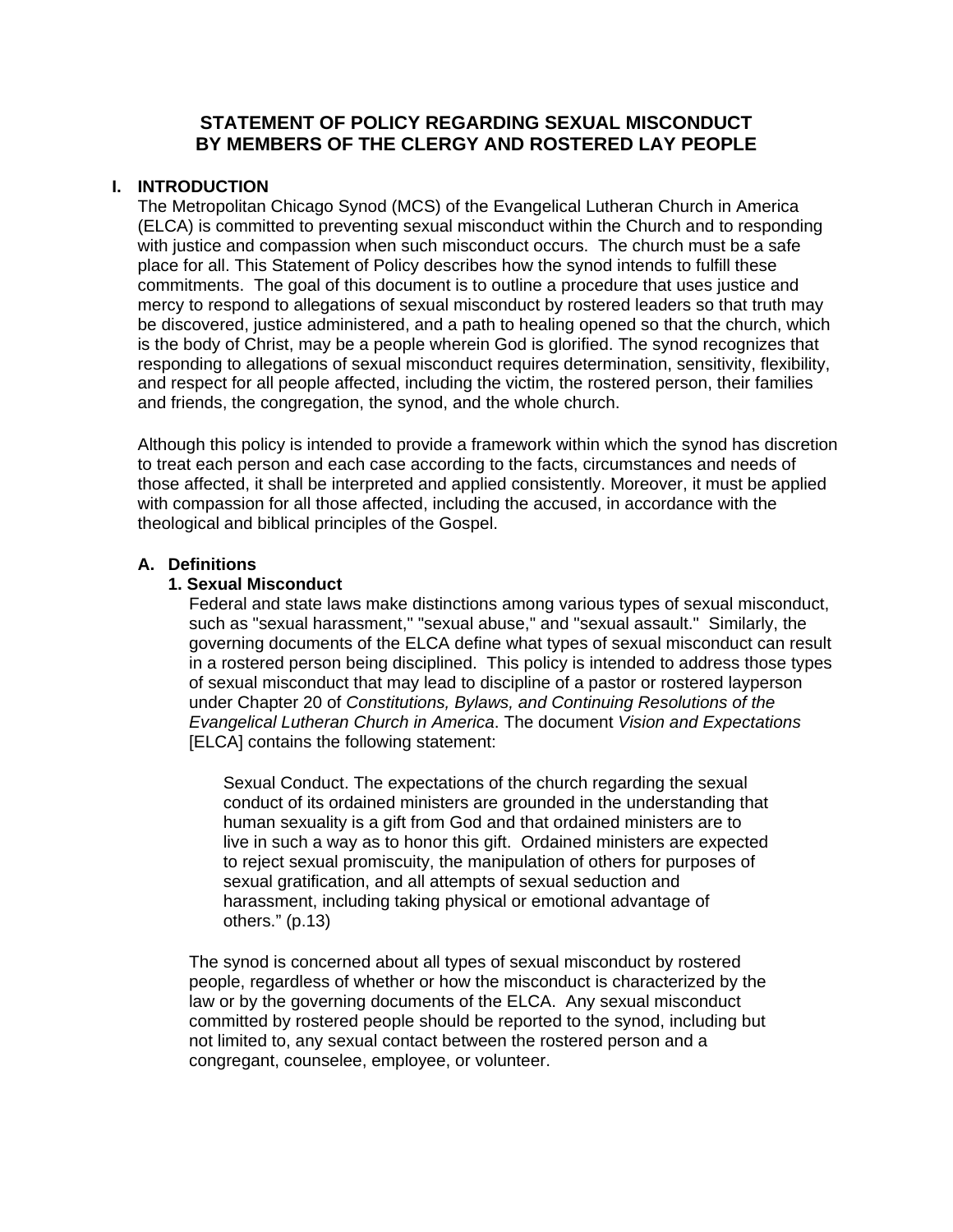# **2. Complainant**

As used in this Statement of Policy, "complainant" means a person who reports sexual misconduct to the synod. The complainant may or may not be the victim.

# **3. Rostered Person**

As used in this Statement of Policy, "rostered person," "pastor" and "clergy," include ordained ministers and rostered lay people such as associates in ministry, deaconesses, and diaconal ministers. Such people may be currently under call, awaiting call, on leave from call, retired, or any other status. This Statement of Policy will assume that the rostered person who is accused of sexual misconduct is under call to a congregation, but it may also be adapted to people in other circumstances.

# **4. Investigator**

As used in this Statement of Policy, "investigator" means the person or people assigned by the bishop to carry out an investigation of allegations of sexual misconduct by rostered people of this synod. Investigators are people of integrity who are knowledgeable in the area, who have appropriate training and are members of an ELCA congregation.

# **B. Role of Congregations**

 The synod and its member congregations have different responsibilities and thus different roles to play in preventing and responding to reports of sexual misconduct by rostered people. Within the guidelines of its constitution, each ELCA congregation calls its own pastor or other rostered leader, determines his or her duties and responsibilities, and supervises his or her day-to-day ministry.

The synod has neither the authority nor the ability to make these decisions for a congregation. Obviously, then, the synod cannot be a safe place unless every one of its member congregations shares its commitment to preventing sexual misconduct by its rostered leaders.

The synod strongly urges its member congregations to develop their own sexual misconduct policies. The publication *Safe Connections: What Parishioners Can Do To Understand and Prevent Clergy Sexual Abuse[1](#page-1-0)* . This is a useful resource for congregations in addressing this issue. The publications *Vision and Expectations: Ordained Ministries in the Evangelical Lutheran Church in America[2](#page-1-1)* and *Vision and Expectations: Commissioned Associates in Ministry in the Evangelical Lutheran Church in America[3](#page-1-2)* are also recommended.

<sup>1</sup> Available from the ELCA Division for Ministry or Augsburg Fortress Publishers, Item No: 6000058152

<span id="page-1-0"></span> $2$  Available from the ELCA Division for Ministry or Augsburg Fortress Publishers, Item No: 600002990-X

<span id="page-1-2"></span><span id="page-1-1"></span><sup>&</sup>lt;sup>3</sup> Available from the ELCA Division for Ministry or Augsburg Fortress Publishers, Item No: 600002991-8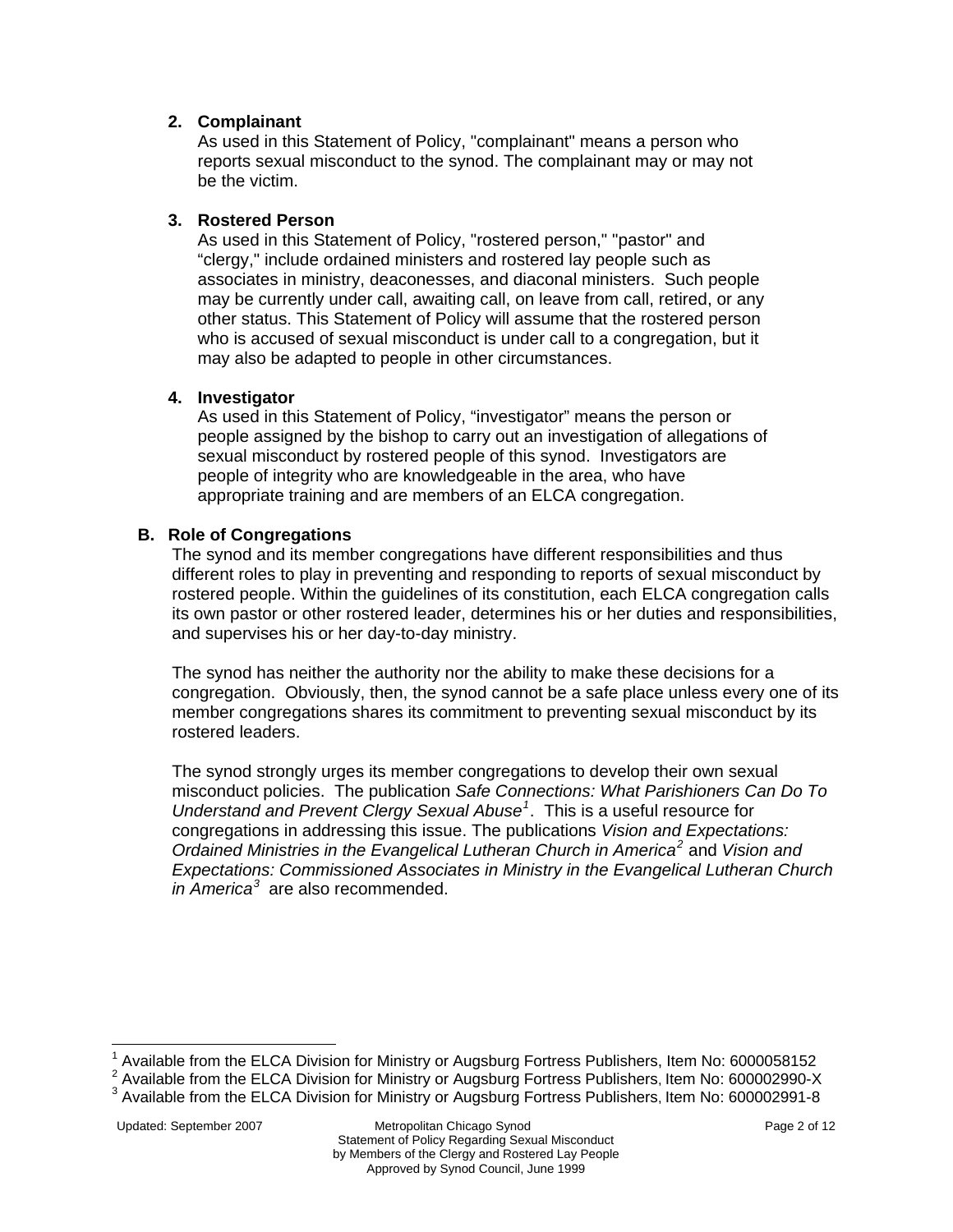### **C. Role of the Synod**

The synod's role is essentially twofold; through the office of the bishop to provide pastoral care and leadership throughout the process and to initiate the disciplinary process when warranted, following the constitution of the synod and the Evangelical Lutheran Church in America.

First, the bishop is responsible for providing pastoral care and leadership to the synod's congregations and rostered leaders. Reports of sexual misconduct by rostered leaders in the church invariably create an acute need for such care and leadership.

Second, rostered people who commit sexual misconduct may be disciplined, leading to possible removal from the roster of the ELCA. The bishop is primarily responsible for overseeing the preliminary stage and, if warranted, the consultation stage of the process, and for initiating the formal stage of the disciplinary process. This policy recommends that the bishop refer the investigation of allegations of sexual misconduct by a rostered person to one of the following: (1) a member of the synod staff, (2) a member of the synod trained in issues of professional misconduct in the church, (3) a representative from the Consultation Committee elected by the Synod Assembly, or (4) another knowledgeable person(s).

Every case of alleged sexual misconduct involves unique people and unique circumstances. This Statement of Policy describes the general approach that the synod will follow in responding to the reports of sexual misconduct by rostered people. It will not be appropriate or even possible for the synod to follow every detail of this approach in every case. Nevertheless, the principles described in this policy always serve as a guide to the synod as it responds to allegations of sexual misconduct by people on its roster.

When the synod provides pastoral care and leadership in the wake of sexual misconduct by a rostered leader, it is performing acts of ministry. The synod has the right and responsibility to decide for itself how it shall minister to those harmed by sexual misconduct. The same is true of the synod's right and responsibility to decide who will be on its roster. Nothing in this Statement of Policy is intended to diminish these rights and responsibilities or to create any legal rights or responsibilities.

In every sexual misconduct case, it is important to be aware of the pastoral care needs of all those affected. In order that such care might be provided by objective third parties, the bishop and his or her staff will attempt to see that arrangements are made for pastoral care to be provided by someone not on the synod staff to the victim of the misconduct, the victim's family, the accused, the accused's family, members of the accused's present and/or former congregation(s), the accused's colleagues, and others. Even so, the responsibility of the bishop and his or her staff is to follow the constitution of the synod and of the Evangelical Lutheran Church in America.

It should be noted that the synod may not be able to assume primary responsibility for addressing all allegations of sexual misconduct. For example, if a pastor or other rostered leader who is under call to a congregation is accused of sexually harassing another of the congregation's employees, civil law may require that the congregation, as employer, take timely and appropriate action. However, it is always appropriate for the synod to exercise its oversight responsibility regarding its rostered people.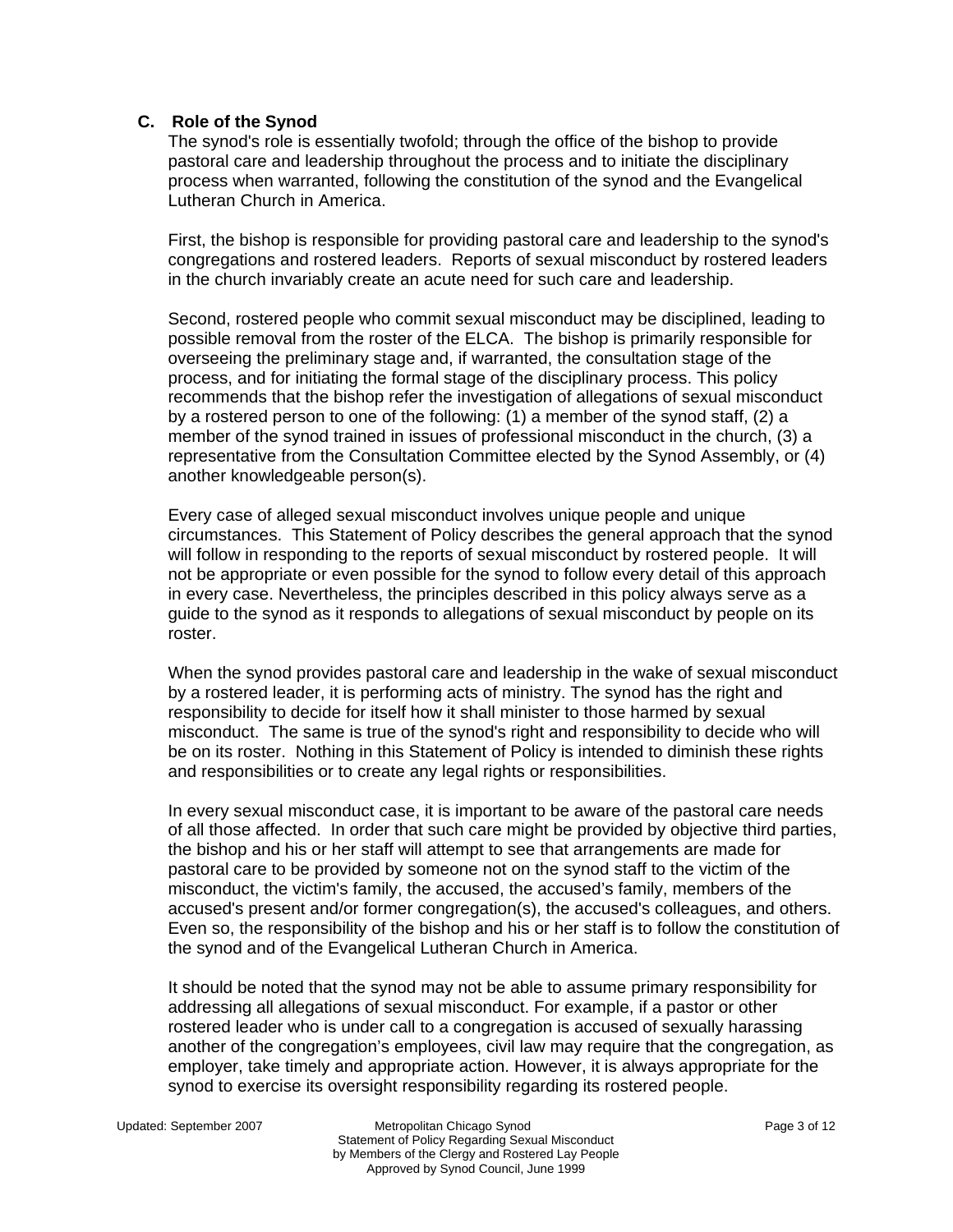# **II. SYNOD POLICY**

An ELCA Strategy for Responding to Sexual Abuse in the Church (Nov. 1992) recommended that certain elements be included in any synodical policy regarding sexual misconduct by rostered people. This synod has decided to incorporate these elements as follows:

# **A. Adequate Preparation**

The synod is committed to preventing sexual misconduct by people on its roster in the following ways:

First, the synod will not tolerate sexual misconduct by its rostered leaders. The synod will make this position clear in educational opportunities that it provides, in the manner in which it responds to reports of sexual misconduct, in discussions that it has with seminarians and others who seek to join its roster of professional leaders, and in its public and private statements regarding this issue.

Second, the synod strongly urges its pastors, other rostered people and congregations to take advantage of educational opportunities in order to be knowledgeable about the issue of sexual misconduct in a church setting. The bishop's office will provide interested people and congregations with information on educational resources.

Finally, the bishop and the bishop's staff will continue to take advantage of educational opportunities that are available to them. The synod recognizes that society generally and churches particularly have much to learn about sexual misconduct by rostered leaders. As the synod's understanding of this problem changes, its Statement of Policy and educational efforts may change as well.

These preventive efforts are intended to complement similar efforts that have been or will be made by the synod's member congregations, by the churchwide organization, by ELCA seminaries, and by other entities affiliated with the ELCA.

### **B. Initial Contact - First Response**

Even the best preventive measures cannot completely eliminate sexual misconduct by rostered people in the church. The synod must always be prepared to respond to reports of misconduct. The more open it is to receiving such reports, the more often this sexual misconduct will be reported.

Anyone who knows or suspects that a pastor or other rostered person may have been involved in sexual misconduct should report that knowledge or suspicion to the bishop or an associate to the bishop. The names, addresses, and telephone numbers of the bishop and his or her associates are attached to this Statement of Policy. If a complainant is uncomfortable about contacting the bishop or an associate to the bishop, then the complainant may ask for a referral to someone outside the Bishop's office for the initial contact. However, it must be stressed that any information that the complainant provides will be shared with the bishop (unless it is the bishop who is being accused of sexual misconduct, in which case the presiding bishop of the ELCA will be contacted).

A contact may be made with the bishop or other authorized person by mail, by telephone, e-mail, or in person. The complainant need not identify herself or himself when she or he first contacts the Synod. The complainant may anonymously ask questions about how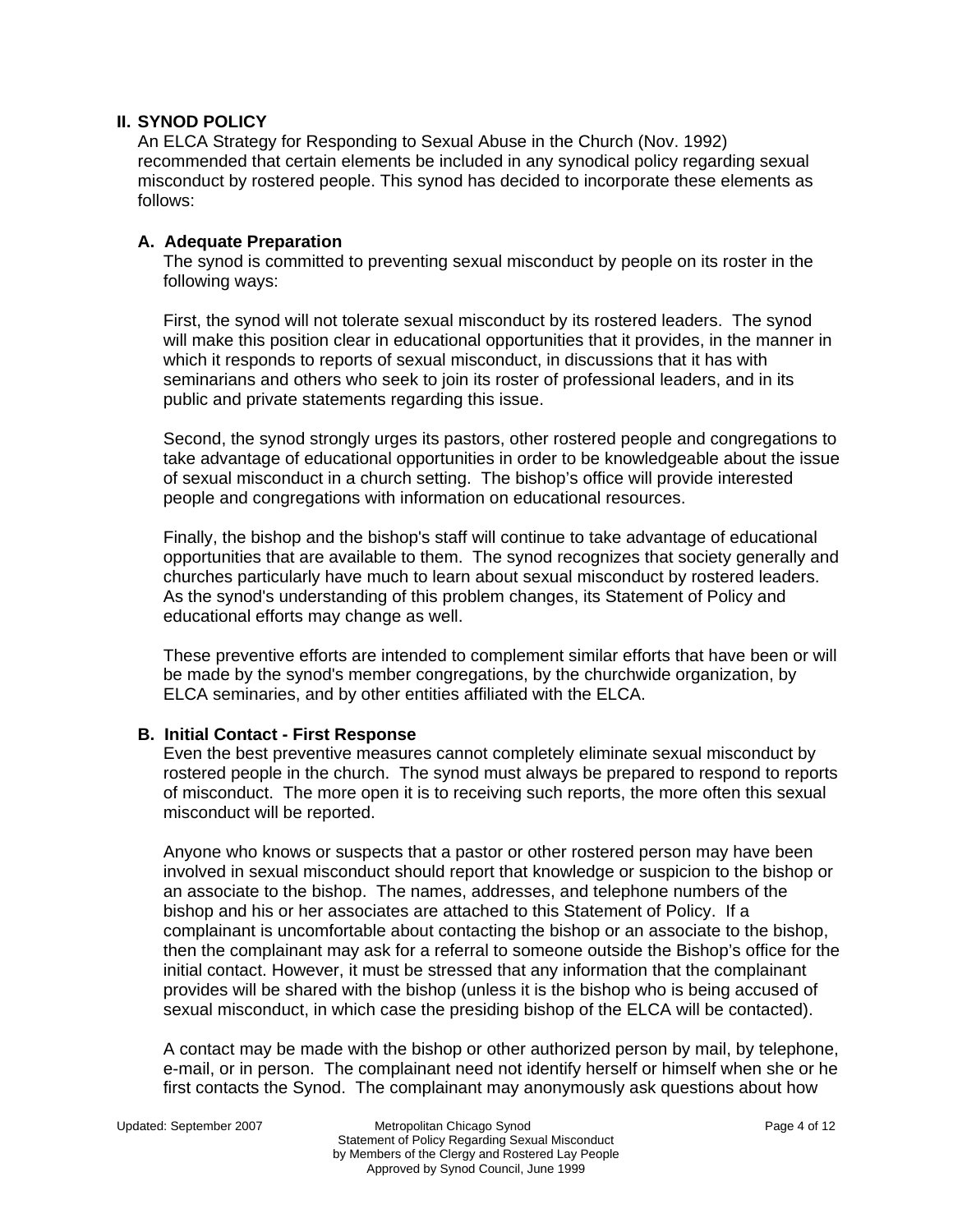the synod would respond to a particular complaint of misconduct. However, the synod can do little about a report of sexual misconduct until the complainant identifies herself or himself and the rostered person accused of the misconduct.

### **C. Conversation with the Complainant**

The bishop or other person contacted by the complainant will:

- 1. Assure the complainant that the synod does not tolerate sexual misconduct and takes seriously all reports of such misconduct;
- 2. Explain the synod's process for responding to reports of sexual misconduct;
- 3. Offer to provide a copy of this Statement of Policy and a copy of the *Vision and Expectations* document;
- 4. Answer the complainant's questions about the policies and procedures of the synod;
- 5. Express care and concern for the complainant; and,
- 6. When the complainant is anonymous, encourage the complainant to identify herself or himself and the person accused of the misconduct.

In all meetings with synod personnel, the complainant may be accompanied by a friend, family member, support person, or advocate of her or his choice. The bishop or other person contacted by the complainant may also offer to provide the complainant with a list of resource people who are available to provide support and to help interpret the synod's policies and procedures. The complainant may be accompanied by this resource person throughout the reporting, investigative, and, if necessary, disciplinary processes. If the complainant requests, the synod will contact a resource person for her or him. The complainant is welcome to use resource or support people who do not appear on the list - such as a friend or family member - or to decline to use such resource people.

After a report of sexual misconduct has been received from an identified complainant, the investigator assigned by the bishop will interview the complainant in person or, if that is not possible, by telephone. This interview may occur through a combination of meetings, calls, and correspondence. The investigator may elect to have his or her own resource person serve as witness and/or a participant in this interview process.

The investigator will ask the complainant to provide as much information about the sexual misconduct as the complainant is comfortable sharing. The complainant will be asked to reduce the information to writing or to sign a written statement prepared by the synod. The investigator will also ask the complainant what she or he is seeking in coming forward and whether the complainant is prepared to participate in the disciplinary process if necessary. The complainant should be given a copy of this Statement of Policy if she or he has not already received it.

The investigator will discuss with the complainant how she or he feels about the possibility that her or his identity may become known to the accused or others. Insofar as possible, the synod will respect the wishes of the complainant regarding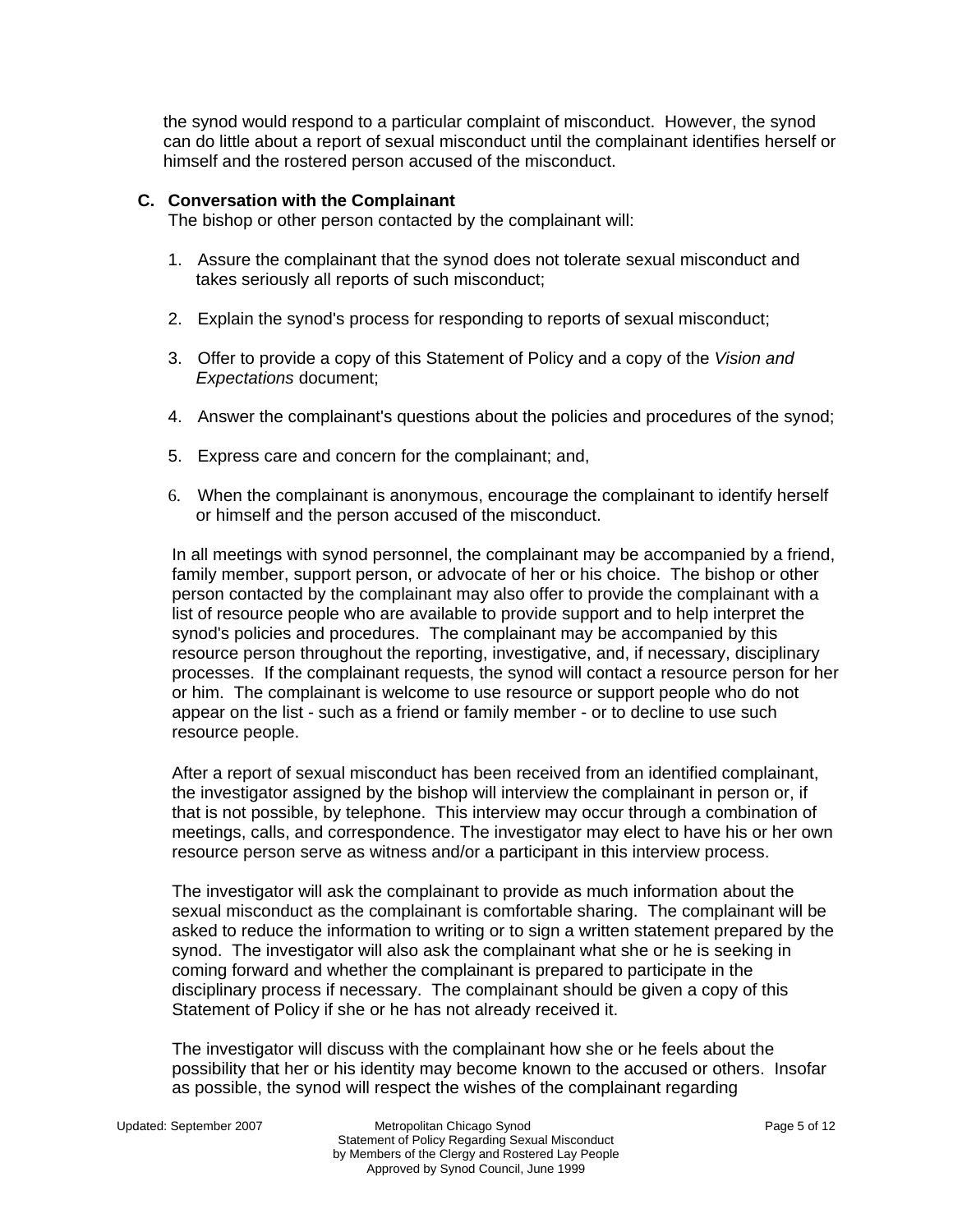confidentiality. However, at some point, the synod may be required by civil law or by the governing documents of the ELCA to disclose the identity of the complainant. Also, in unusual circumstances, the fact that the investigator is responsible to the synod may require that he or she act contrary to the wishes of the complainant. Finally, the identity of the complainant may become known despite the best efforts of the synod to protect it. The synod cannot guarantee confidentiality to a complainant.

If the investigator learns that a child or vulnerable adult may have been neglected or physically or sexually abused, the investigator shall report this to the bishop. This policy recommends that the bishop report that information to law enforcement authorities. If possible, the complainant will be notified before such a report is made.

The bishop will appoint a contact person within the synod. That contact person will keep in regular contact with the complainant, and will inform the complainant of significant developments. That contact person will also be available to respond to the complainant's questions and concerns about the process.

### **D. Investigation of the Complaint**

After receiving the investigator's report of the interview with the complainant, the bishop will carefully review the information provided by the complainant and consult with appropriate resource person(s). If the bishop determines that the allegations are without a reasonable basis, no further action will be taken. The complainant(s) shall be informed of this decision. If the bishop determines that the allegations appear credible and involve sexual misconduct for which the accused might be disciplined, a further investigation may be conducted. This investigation may include:

- 1. Further discussions with the complainant;
- 2. A review of the records of the synod, another ELCA synod, the ELCA, or an entity affiliated with the ELCA;
- 3. Interviews with former bishops of the rostered person; and
- 4. Others who may have relevant information.

A written record of all decisions, findings and recommendations shall be maintained by the bishop's office throughout the implementation of procedures outlined in this policy.

With the bishop's consent, the investigator may engage third parties, including, but not limited to, an attorney, a therapist, a consulting firm or an institution that specializes in clergy sexual misconduct or related matters to assist with the resolution of the allegations. The investigator may disclose confidential information to people so engaged.

This investigation will be conducted as quickly as possible and as discreetly as possible under the circumstances. All of those contacted will be asked to keep the contact in strictest confidence. If the synod or a discipline hearing committee later determines that the accused did not commit sexual misconduct, that conclusion will be communicated to those who were contacted by the synod in the course of its preliminary investigation.

# **E. Conversation with the Accused**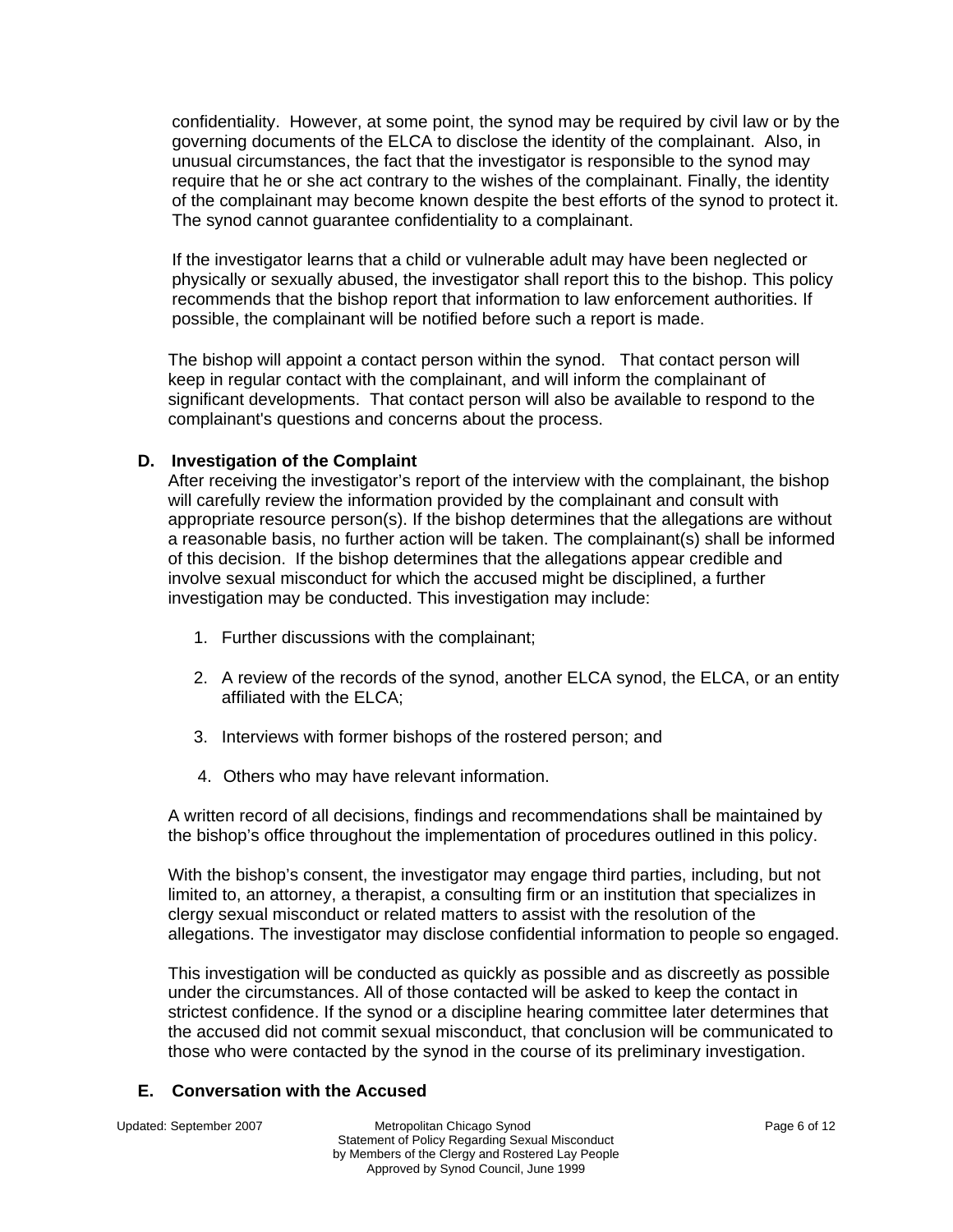The bishop and one investigator shall meet with the accused, generally after the investigation is concluded. In some cases – such as when the accused is aware of the complainant's report or when the accused may pose an immediate danger to members of his or her congregation – this meeting may take place immediately after or perhaps even before the meeting with the complainant. The bishop will clarify that the purpose of the meeting is not for counseling or private confession and that statements by the accused may be used as evidence.

At their meeting with the accused, the bishop and the investigator shall summarize the allegations and advise the accused of his or her right to have an advocate present before responding to the allegations. If the accused wants an advocate present, the meeting should be adjourned and rescheduled for a time in the immediate future when the advocate can be present. If the accused does not participate in the process in a timely manner, the bishop and/or investigators can still proceed with the investigation.

The bishop will also:

- assure the accused that, while the synod does not tolerate sexual misconduct, the synod will give any rostered person who denies an allegation of sexual misconduct a full and fair opportunity to contest it;
- explain the synod's process for responding to reports of sexual misconduct and provide a copy of this Statement of Policy;
- answer the accused's questions about the policies and procedures of the synod;
- express care and concern for the accused and the family of the accused;
- prohibit the accused from having any contact with the complainant and/or victim, either directly or indirectly, except as authorized by the synod;
- caution the accused against engaging in or causing any reprisal, intimidation or retaliation of any kind; and
- advise that the accused shall not divulge the name(s) of any alleged victim(s), complainant(s) or any other person(s) who he or she believes might be responsible for levying the allegations except that he or she may divulge such names to an attorney, consultant or advocate who has been engaged to advise, assist or defend the accused in the matter. The accused shall be advised that violations of these provisions may result in their inclusion in this or a separate disciplinary action.

If the bishop determines that, after hearing the accused's response, and consultation with appropriate resource person(s) there is no basis for the allegations, the bishop shall inform the accused and the complainant(s) of this decision, and the investigation shall be terminated.

If the bishop determines that there continues to be a basis for the allegations made by the complainant(s), the bishop shall advise the accused of this decision. Depending upon the circumstances, the bishop may ask the accused to agree voluntarily to certain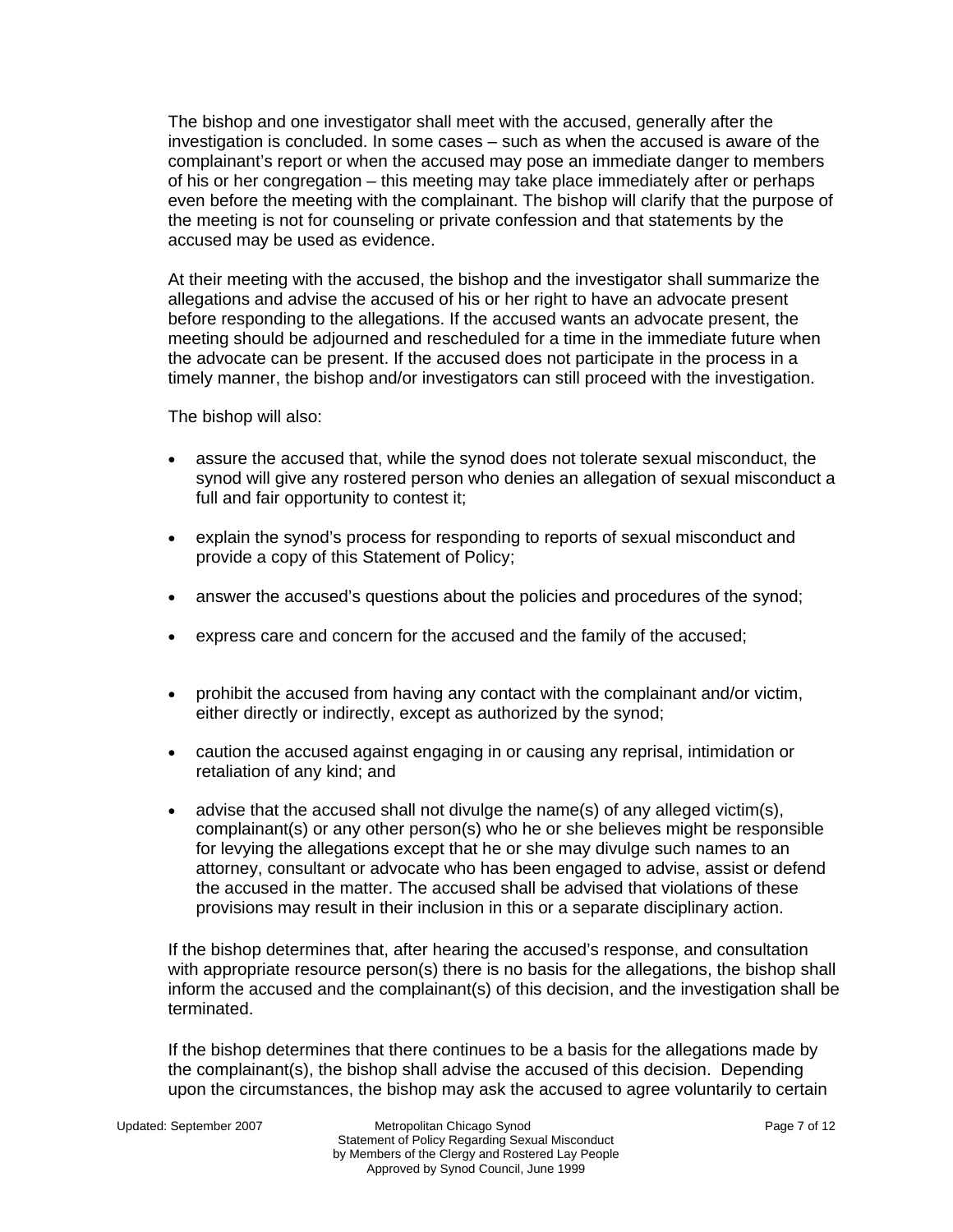restrictions upon his or her ministry – such as agreeing not to have contact with children – until the investigation and/or disciplinary proceedings are concluded. If the accused refuses, the bishop may ask the congregation to impose the restrictions upon the accused.

The bishop may also ask the congregation to place the accused on involuntary leave of absence, or the bishop may temporarily suspend the rostered person without prejudice. When the evidence and the allegations, if proven, would warrant the disciplinary action, the bishop shall inform the accused that a thorough investigation will be conducted, that the accused may face a discipline committee hearing resulting in his or her removal from the roster and that resignation from the roster is an alternative he or she may wish to consider.

The accused shall not be considered for a new call or be called/appointed to an Interim ministry position until there has been a final resolution to all allegations

The bishop will appoint a contact person within the synod. That contact person (who will not be the bishop but may be a person on the synod staff) will keep in regular contact with the accused regarding the process. The contact person shall not comment on the evidence or likely outcome.

The bishop or the contact person will discuss with the accused his or her needs for pastoral care or professional counseling, as well as the care of the accused's family. If the accused requests, the bishop or contact person will help to put the accused in touch with the people who can provide such care or counseling. Under no circumstances will any employee of the synod function as advocate, pastor, or care-provider to the accused or the family of the accused.

If the accused resigns from the synod roster with or without admitting guilt, the investigative and disciplinary process will cease and applicable actions regarding disclosure and pastoral care set forth below shall be initiated.

### **E. Consultation or Advisory Panel**

For assistance in making decisions, a bishop may, at his or her sole discretion, appoint a consultation or advisory panel. The function of a consultation or advisory panel is described in Sections 20.21.04 of the Constitution and Bylaws of the ELCA and Section D of Rules Governing Disciplinary Proceedings Against an Ordained Minister, a Rostered Layperson, or a Congregation of the Evangelical Lutheran Church in America (Nov. 20, 1995). Both of these documents are available from the synod.

Essentially, a consultation or advisory panel is a small group of clergy and lay people who are asked to recommend a course of action to the bishop. Before making that recommendation, the panel may interview the complainant, the accused, the bishop, the investigator, and/or others. In cases where discipline is not recommended, the panel may work for pastoral or therapeutic resolution to the matter which is acceptable to all concerned. The panel will advise the bishop as to whether it believes the disciplinary process should be initiated.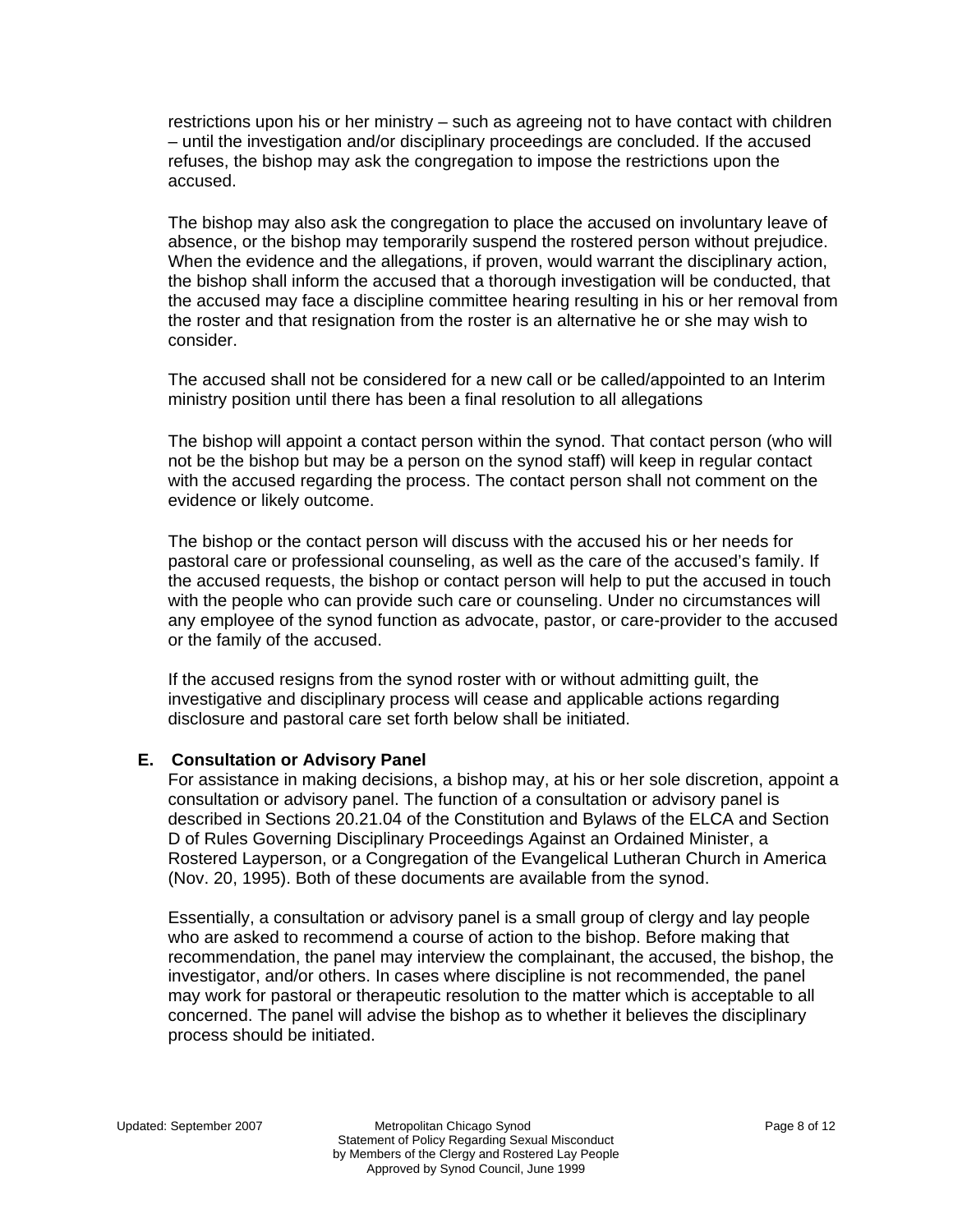# **F. Disciplinary Hearing**

Disciplinary proceedings are the process by which the ELCA determines if an accused rostered person is guilty of charges and, if so, what the penalty should be. The process is governed by Chapter 20 of the Constitution and Bylaws of the ELCA and by the Rules Governing Disciplinary Proceedings. A rostered person may be disciplined for committing "conduct incompatible with the character of the ministerial office," which is defined in Definitions and Guidelines for Discipline of Ordained Ministers (Dec. 5, 1993) to include "[a]dultery, promiscuity, the sexual abuse of another, or the misuse of counseling relationships for sexual favors." Definitions and Guidelines is available from the synod.

For purposes of this policy, when the bishop determines that charges against the accused are to be brought before a discipline committee hearing, the bishop is the "accuser" who is responsible for initiating the proceedings against the accused by filing written charges setting forth the alleged offenses – e.g. "the sexual abuse of another" – and the alleged facts supporting the charge. A committee of twelve people is appointed to hold a hearing on the charges. The hearing resembles a court trial. The bishop or person(s) designated by the bishop presents testimony and other evidence in support of the charges, and then the accused presents testimony and other evidence in opposition to the charges. A bishop generally will not initiate formal disciplinary proceedings unless the complainant agrees to testify against the accused. The governing documents of the ELCA provide certain rights for the accuser, the accused, and the complaining witnesses.

The hearing described in the preceding paragraph is the usual process for hearing written charges. There is an alternative process described in ELCA Bylaws 20.23.01 through 20.23.09 that is invoked when the written charges specify that the accuser will not seek removal or suspension of the accused for a period exceeding three months. In such cases, the proceedings are conducted before a hearing committee of six members with less formality and without all of the procedural requirements of the full hearing process.

Under either process, the discipline hearing committee decides whether the charges are true, and, if so, what discipline should be imposed. The options available (except under the alternative process described in the preceding paragraph) are (1) private censure and admonition, (2) suspension from the roster of the ELCA for a designated period of time or until the rostered person complies with specified conditions, or (3) removal from the roster.

### **G. Appeal**

Any appeal of the bishop's decision or the decision of the discipline hearing committee is to be presented to the churchwide committee on appeals, according to the process outline in the appropriate bylaw of the Constitution, Bylaws and Continuing Resolutions of the Evangelical Lutheran Church in America. An appeal may be brought by the accused, the complainant or the bishop.

# **H. Disclosure**

Although disclosure can increase the short-term pain caused by sexual misconduct, experience has demonstrated that disclosure speeds the healing of the primary and secondary victims of the misconduct, empowers unknown victims to come forward and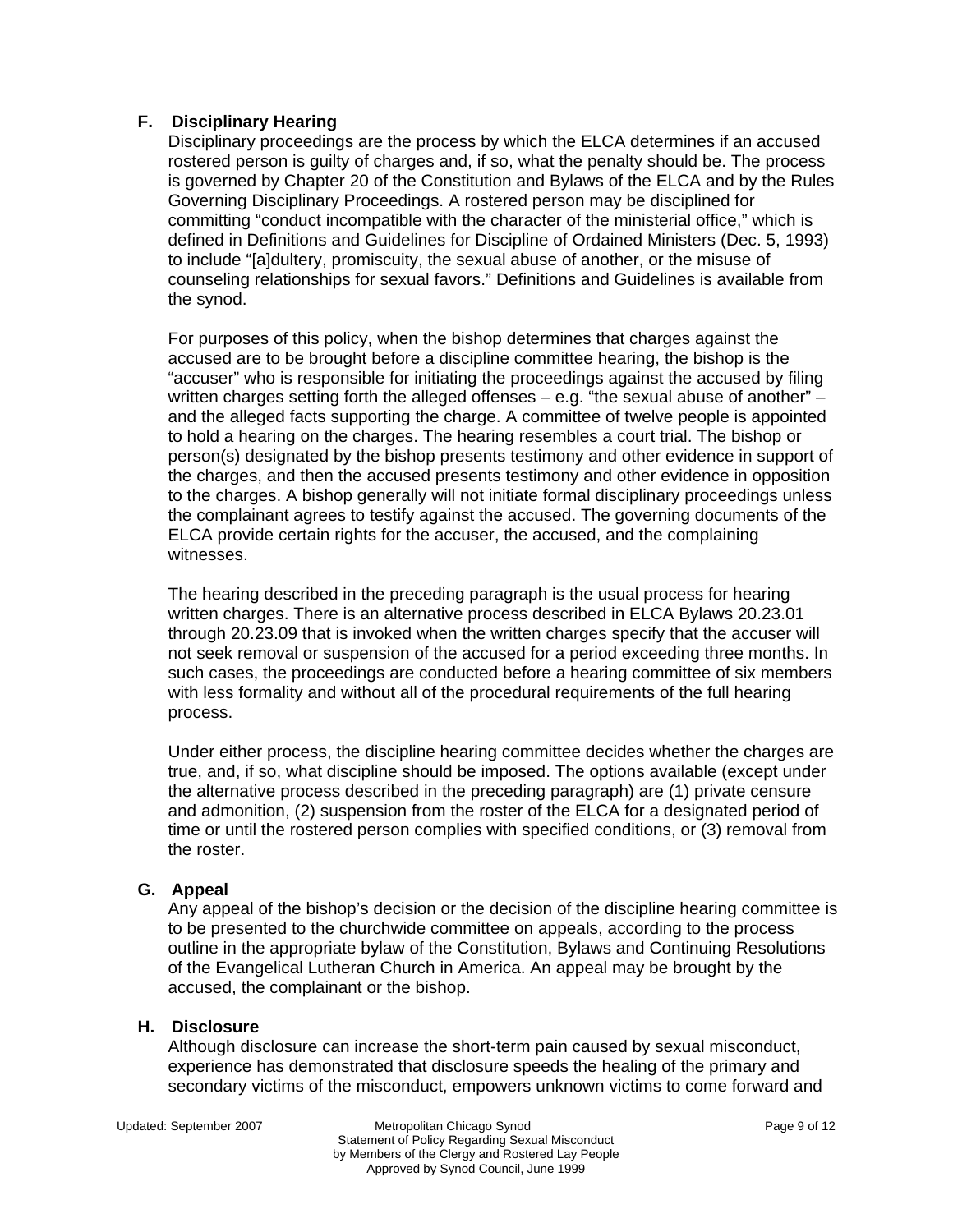seek help, protects others from being victimized, and demonstrates the commitment of the Church to deal openly and honestly with the problem.

Decisions regarding who will make what disclosure to whom and when will vary from case to case. In general, though, the synod will abide by the following guidelines:

The bishop shall be responsible for the disclosure process.

The bishop shall inform the accused of the charges that are about to be filed and may offer the accused the opportunity to respond to the charges in writing before the charges are filed with the ELCA. The bishop may, in consultation with others, give consideration to the accused's response before reaching a decision on what, if any, charges he or she will file.

Disclosure of sexual misconduct by a rostered person will be made to the council or representative governing body of the accused's congregation, agency or institution, and then to the full membership of the accused's present congregation, as well as to the members of the accused's family, and to pastors within the synod. In some situations, wider disclosure to previous congregations may be made as well.

The synod intends to work closely with the congregational leaders regarding appropriate disclosure to the members of the congregation. Disclosure to the members will usually be made by the bishop. At the informational meeting where disclosure is made, this policy encourages the use of a neutral facilitator to lead discussion.

Disclosure will be made when:

- 1. The bishop has initiated disciplinary proceedings against the accused;
- 2. The accused admits to committing sexual misconduct;
- 3. The accused resigns his or her call or from the roster of the ELCA after being accused of sexual misconduct;
- 4. The accused is placed on leave of absence or temporarily suspended in response to an allegation of sexual misconduct;
- 5. The accused is suspended or removed from the roster as a result of formal disciplinary proceedings.

Disclosure may be made at other times in the process, at the bishop's discretion.

If disclosure has been made to the congregation, then disclosure will also be made to all rostered people serving this congregation after the end of the accused's term of call.

To protect the privacy of those harmed by the misconduct, only the following will be disclosed:

1. The fact that the rostered person has been accused of committing sexual misconduct;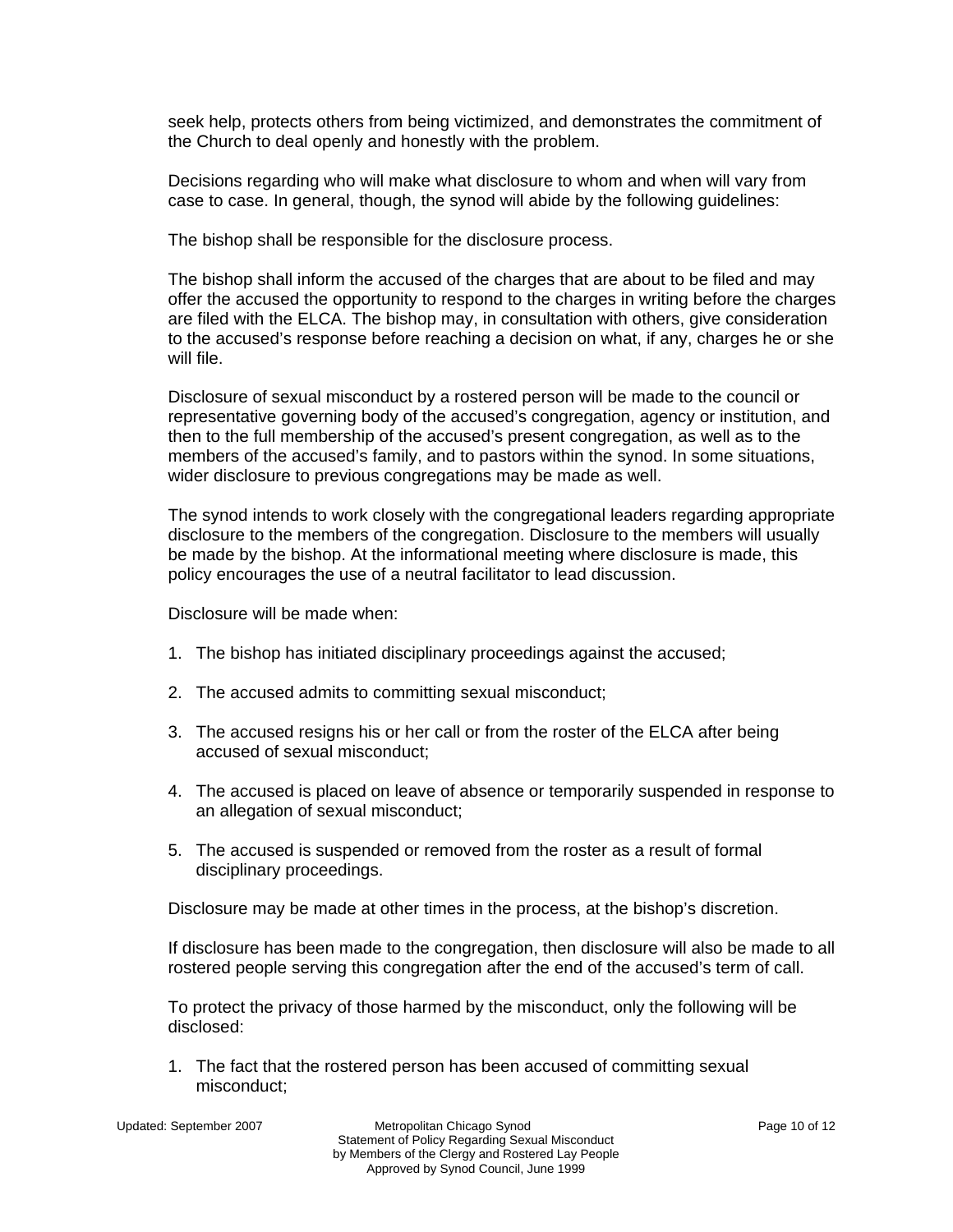- 2. That the accused has admitted or denied the misconduct;
- 3. Of decisions and actions reached by the bishop, the Consultation or Advisory Panel and/or the Disciplinary Proceedings;
- 4. Whether or not the accused has resigned;
- 5. The gender of the complainant;
- 6. Whether the complainant was an adult or a minor at the time of the misconduct; and
- 7. Whether the complainant was a member of the rostered person's congregation or a person to whom the rostered person was providing pastoral care.

Disclosure should never include the name of the complainant or facts from which she or he could readily be identified. If the rostered person has denied the allegations, that fact will also be disclosed.

People who believe that they have been harmed (directly or indirectly) by the accused may contact the leaders of the congregation, the synod, or others who have agreed to be available to those people.

### **I. Follow-up**

The synod will work with congregations and others to help ensure that care and support are available to those harmed by the sexual misconduct of rostered people in the church setting. As noted above, the synod cannot provide this care itself, but will assist the primary and secondary victims of sexual misconduct to find resource people and materials that might help them on their journey to healing.